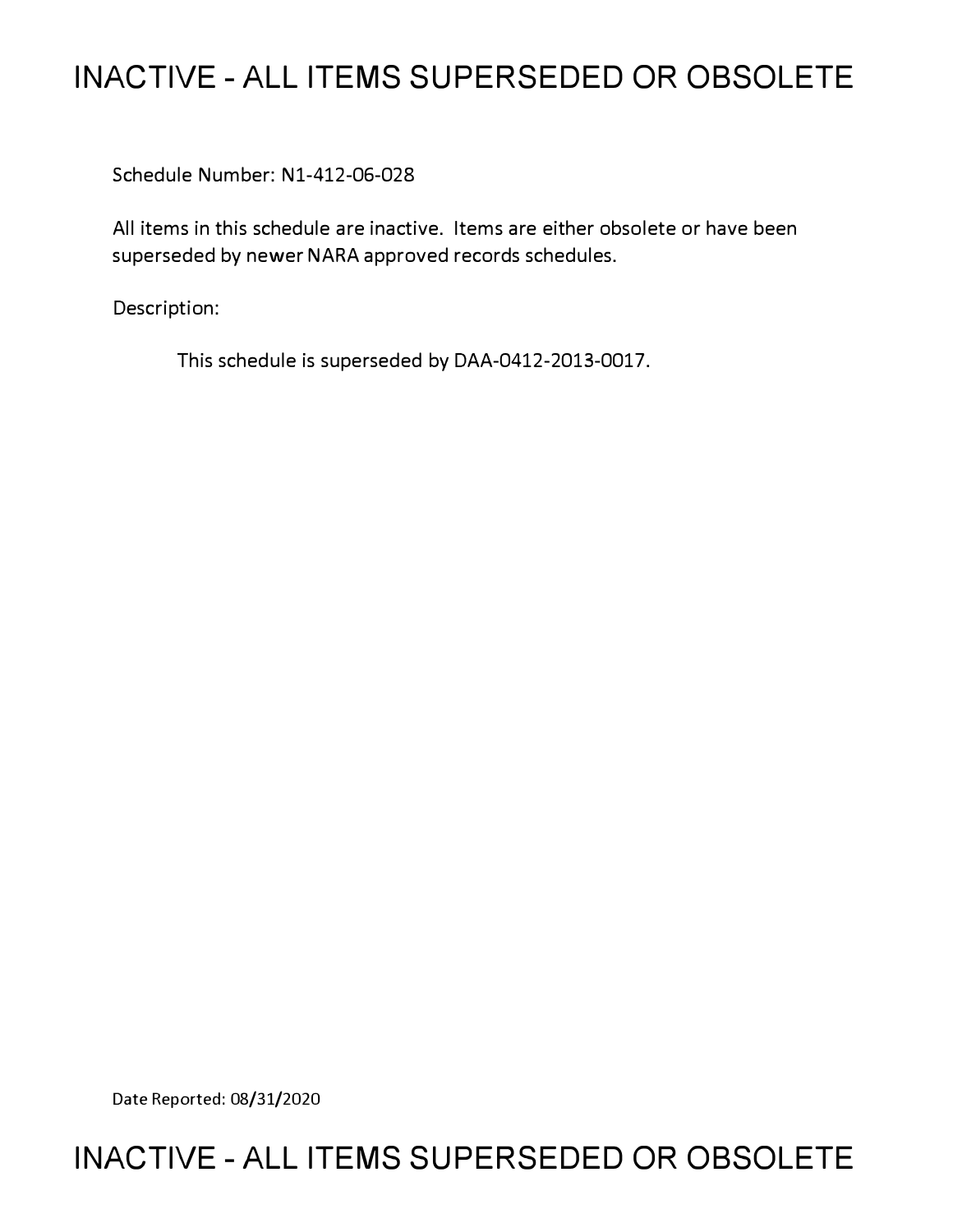|                                                                                | <b>REQUEST FOR RECORDS DISPOSITION AUTHORITY</b>                                                                                     |                                                                                                                                                                                                                                                 |              | <b>JOB NUMBER</b>             | $721 - 412 - 06 - 28$               |                                    |
|--------------------------------------------------------------------------------|--------------------------------------------------------------------------------------------------------------------------------------|-------------------------------------------------------------------------------------------------------------------------------------------------------------------------------------------------------------------------------------------------|--------------|-------------------------------|-------------------------------------|------------------------------------|
| To: NATIONAL ARCHIVES and RECORDS ADMINISTRATION (NIR)<br>WASHINGTON, DC 20408 |                                                                                                                                      | <b>DATE RECEIVED</b><br>7/20/2006<br><b>NOTIFICATION TO AGENCY</b>                                                                                                                                                                              |              |                               |                                     |                                    |
| 1. FROM (Agency or establishment)                                              |                                                                                                                                      |                                                                                                                                                                                                                                                 |              |                               |                                     |                                    |
|                                                                                | U.S. Environmental Protection Agency                                                                                                 |                                                                                                                                                                                                                                                 |              |                               |                                     |                                    |
|                                                                                | 2 MAJOR SUBDIVISION                                                                                                                  |                                                                                                                                                                                                                                                 |              |                               |                                     |                                    |
| <b>Environmental Appeals Board</b><br>3 MINOR SUBDIVISION                      |                                                                                                                                      | In accordance with the provisions of 44 U.S.C.<br>3303a,<br>the<br>disposition<br>request,<br>including<br>amendments, is approved except for items that may<br>marked Adisposition not approved≅ or<br>be<br>Awithdrawn $\equiv$ in column 10. |              |                               |                                     |                                    |
|                                                                                |                                                                                                                                      |                                                                                                                                                                                                                                                 |              |                               |                                     |                                    |
|                                                                                | John B. Ellis                                                                                                                        | 202-566-1643                                                                                                                                                                                                                                    |              | $10120$ loc<br>Ma Lante       |                                     |                                    |
| <b>DATE</b>                                                                    | GAO manual for Guidance of Federal Agencies,<br>is not required;<br>is attached; or<br>SIGNATURE OF AGENCY REPRESENTATIVE<br>7/14/66 | has been requested.                                                                                                                                                                                                                             | <b>TITLE</b> |                               |                                     |                                    |
|                                                                                | John B Ellis                                                                                                                         |                                                                                                                                                                                                                                                 |              | <b>Agency Records Officer</b> |                                     |                                    |
| 7 Item<br>No                                                                   | 8 DESCRIPTION OF ITEM AND PROPOSED DISPOSITION                                                                                       |                                                                                                                                                                                                                                                 |              |                               |                                     |                                    |
|                                                                                |                                                                                                                                      |                                                                                                                                                                                                                                                 |              |                               | 9 GRS OR SUPERSEDED<br>JOB CITATION |                                    |
|                                                                                | EPA 083 Environmental Appeals Board Case Files                                                                                       |                                                                                                                                                                                                                                                 |              |                               | N1-412-97-6                         | 10 ACTION TAKEN<br>(NARA USE ONLY) |
|                                                                                |                                                                                                                                      |                                                                                                                                                                                                                                                 |              |                               |                                     |                                    |
|                                                                                |                                                                                                                                      |                                                                                                                                                                                                                                                 |              |                               |                                     |                                    |
|                                                                                |                                                                                                                                      |                                                                                                                                                                                                                                                 |              |                               |                                     |                                    |
|                                                                                | Cl Clerney MR. niem E. niem We                                                                                                       |                                                                                                                                                                                                                                                 |              |                               |                                     |                                    |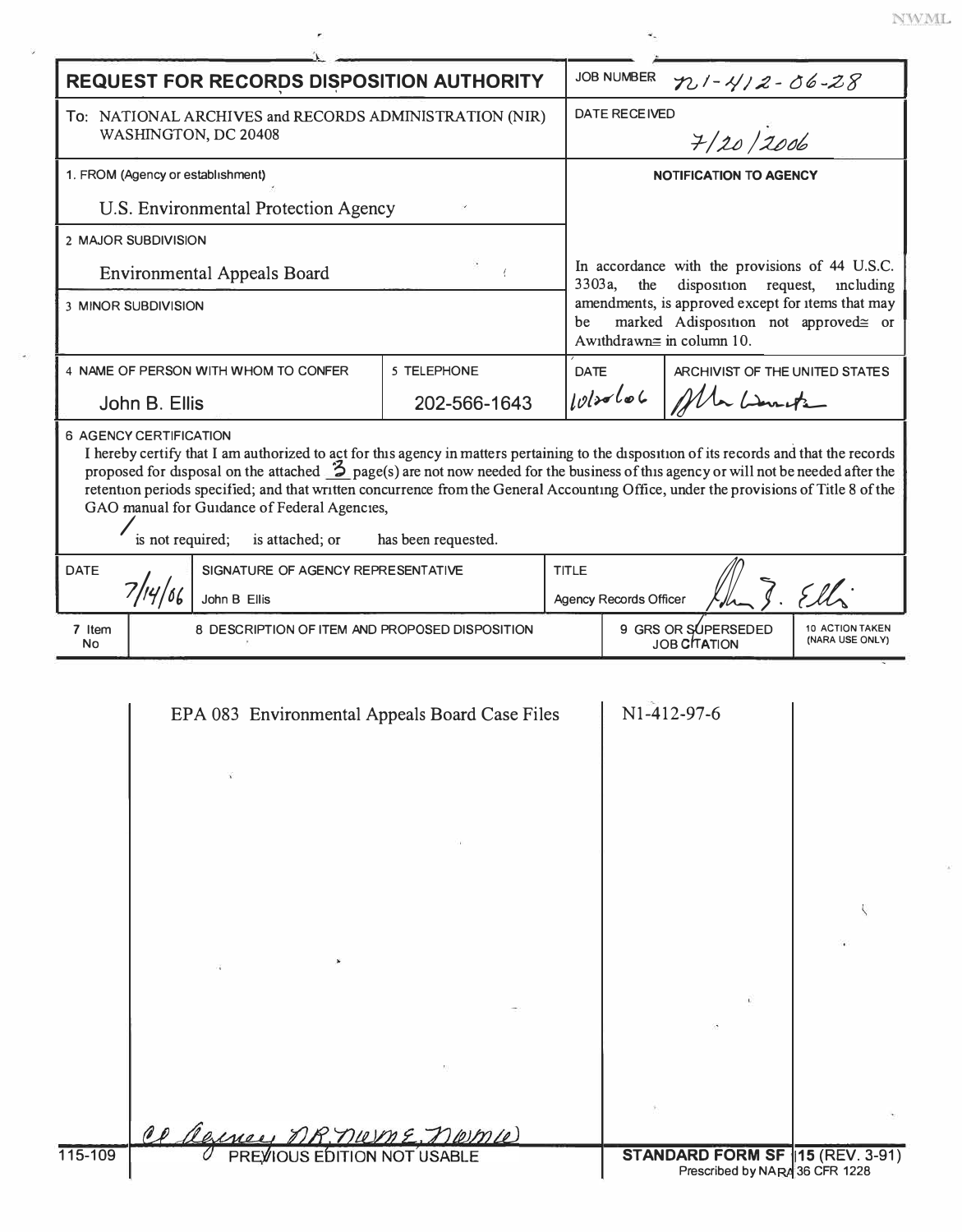

**National Records Management Program** 

*r* 

**This schedule is in development. It may not be used to retire or destroy records. If you have any questions, please contact the Records Help Desk.** 

### **EPA Records Schedule 083**

**Status: Development, 06/20/2006** 

**Title:** Environmental Appeals Board Case Files

**Program:** Environmental Appeals Board

**Applicability:** Headquarters

Function Code: 317-260 - Mission Program Support

#### **NARA Disposal Authority:**

This schedule authorizes the disposition of the record copy in any media (media neutral). Records designated for permanent retention must be transferred to the National Archives in accordance with NARA standards.

• Pending

#### **Description:**

Contains documents pertaining to three general types of case files and other cases the Board may designate from time to time:

Permit appeals - Includes petitions to review permits issued by EPA regional offices (and certain delegated states) and responses thereto, any other pleadings, motions or correspondence filed in connection with a petition for review and responses thereto, exhibits, oral argument transcripts, orders, and final decisions of the Environmental Appeals Board (EAB).

Enforcement appeals - Includes records documenting appeals from decisions issued by an Administrative Law Judge (ALJ), and in some instances, by a Regional Administrator. A case file may include any or all of the following: notice of appeal, appellate briefs, exhibits, other pleadings, motions, correspondence and responses thereto, ALJ hearing and EAB oral argument transcripts, orders, proof of service, and final decisions of the EAB.

CERCLA reimbursement petitions - Includes records documenting petitions for reimbursement filed pursuant to CERCLA Sec. 106(b). A case file may include any or all of the following: a petition for reimbursement and response thereto, exhibits, other pleadings, motions, correspondence and responses thereto, evidentiary hearing and oral argument transcripts, orders, a preliminary decision of the EAB, comments on the

<http://intranet.epa.gov/records/>schedule/devel/083.htm 7/10/2006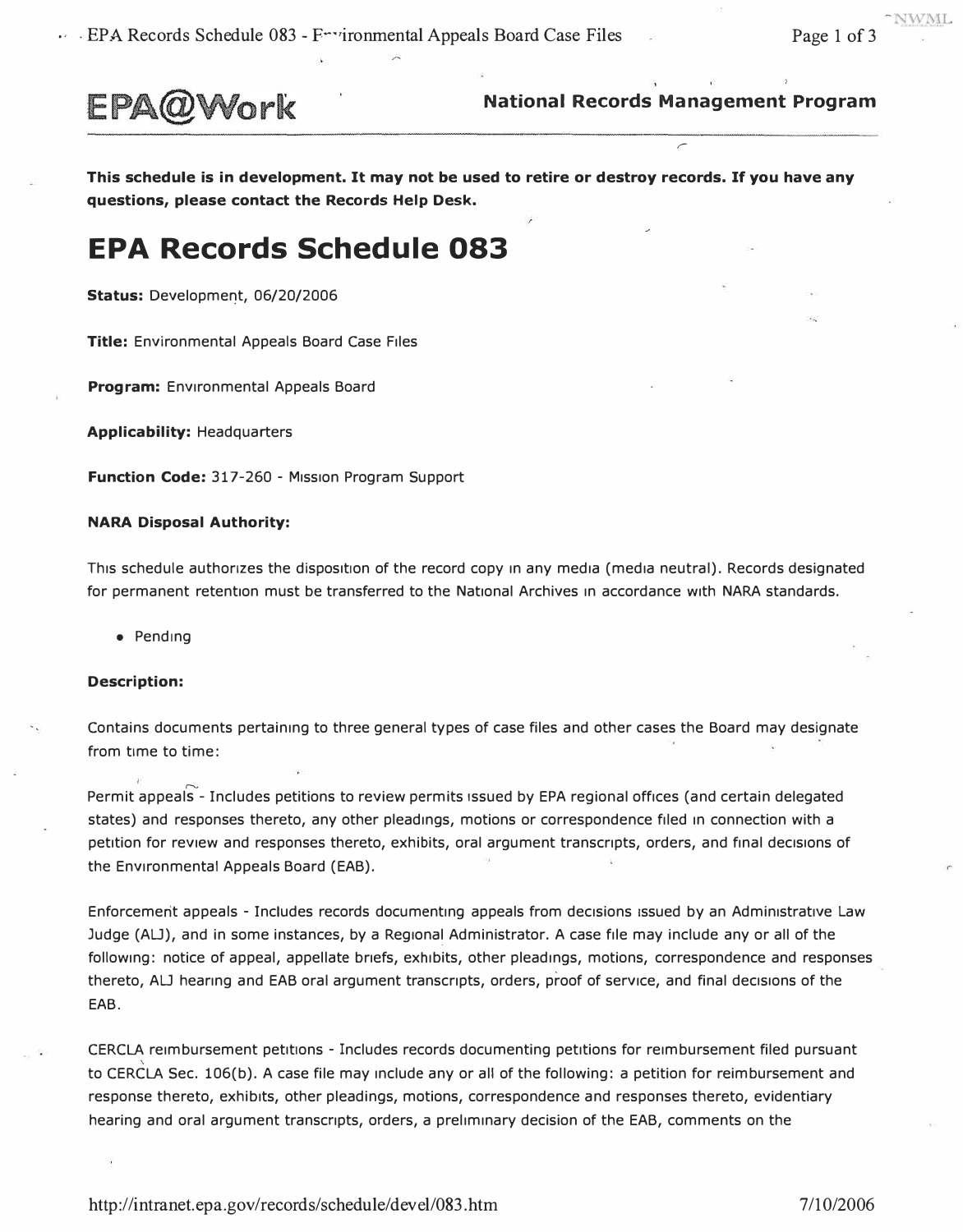**NWML** 

**preliminary decision, and a 'final decision of the EAB.** 

#### **Disposition Instructions:**

**Item a: Record copy** 

- **Disposable**
- Close inactive records when decision is final. Destroy 10 years after file<sup>-</sup>closure.

**Exanic copies created with word processing and electronic mail applications** 

- **Disposable**
- **Delete when record copy is captured in a recordkeeping system.**

#### **Guidance:**

**This schedule covers records maintained by the Environmental Appe'als Board which is responsible for**  maintaining the record copy and implementing the disposition. Cases which are precedent setting or change **the way EPA operates may be landmark cases and are covered by EPA 145 - Program Development Files. Other examples of possible landmark cases would be appeals establishing a particularly important and significant legal precedent, or involving a significant policy of national importance, or having been the subject of review by an appellate court of the United States.** 

Publications of the final decisions are covered by EPA 250 - Publications and Promotional Items. Databases **used to track the status of petitions and the index for permits are covered by EPA 089 - Information Tracking Systems.** 

**Copies of these records may be filed with other record series (for example, with Regional permit appeal files) and destroyed with those files or when no longer needed. All other copies may be destroyed when no longer needed.** 

**Regional Permit Appeal Files are scheduled as EPA 236; Enforcement Action files as EPA 207; Permit Files (for programs other than RCRA) as EPA 205; RCRA permits as EPA 478; and Superfund Claims Against the Fund as EPA 087. Case files for the Administrative Law Judge are covered in EPA 508.** 

#### **Reasons for Disposition:**

**The disposition instructions have been rewritten as media neutral to allow for maintaining the record copy in EPA's electronic recordkeeping system. The retention has not changed.** 

#### **Custodians:**

**Office of the Administrator, Environmental Appeals Board** 

- **Contact: Eurika Durr**
- **Telephone: 202-233-0122**